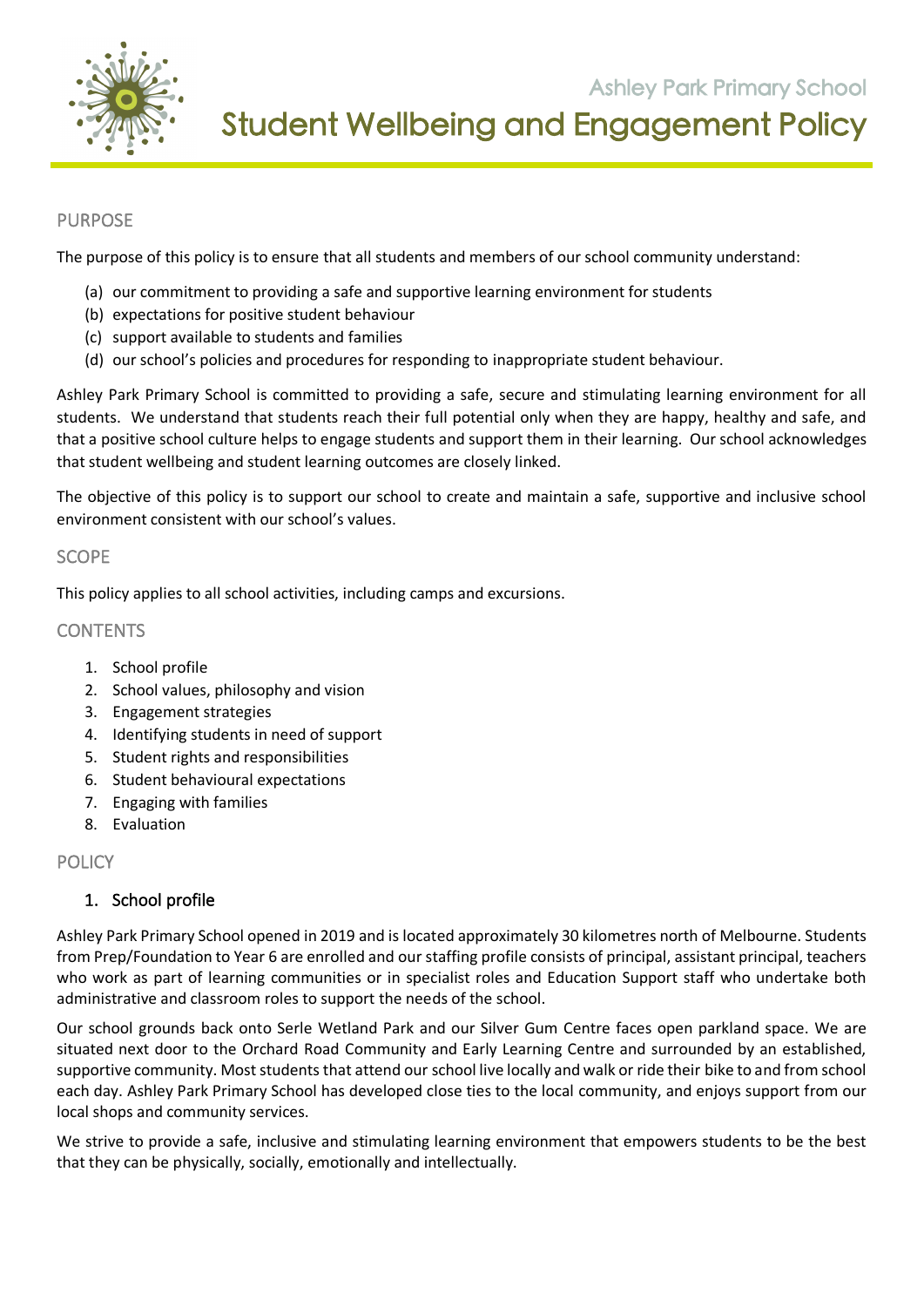# 2. School values, philosophy and vision

Ashley Park Primary School's Statement of Values and School Philosophy is integral to all that we do and is the foundation of our school community. Students, staff and members of our school community are encouraged to live and demonstrate our school values – be kind, be responsible and be all we can be.

The vision for Ashley Park Primary School is to be 'all we can be', a collaborative school community, formed through strong partnerships that contribute to the engagement, wellbeing and achievement of all students.

Our mission is to provide a comprehensive education that empowers our students to contribute to their world, shape their desired future and to develop the understandings, skills, capabilities and dispositions that will enable them to be the best they can be.

# 3. Engagement strategies

Ashley Park Primary School has developed a range of strategies to promote engagement, positive behaviour and respectful relationships for all students in our school. We acknowledge that some students may need extra social, emotional or educational support at school, and that the needs of students will change over time as they grow and learn.

A summary of the universal (whole of school), targeted (year group specific) and individual engagement strategies used by our school is included below:

# *Universal*

- holding high and consistent expectations of all staff, students and parents and carers
- prioritising positive relationships between staff and students, recognising the fundamental role this plays in building and sustaining student wellbeing
- creating a culture that is inclusive, engaging and supportive
- welcoming all parents/carers and being responsive to them as partners in learning
- analysing and being responsive to a range of school data such as attendance, Attitudes to School Survey, parent survey data, student management data and school level assessment data
- providing a comprehensive curriculum that incorporates all learning areas and capabilities in the Victorian Curriculum.
- Ensuring teachers utilise the e5 pedagogical model to ensure an explicit, common and shared model of instruction that is evidenced-based and linked to high impact teaching strategies and that practice principals are incorporated into all lessons
- adopting a broad range of teaching and assessment approaches to effectively respond to the diverse learning styles, strengths and needs of our students and follow the standards set by the Victorian Institute of Teaching
- incorporating our school's *Statement Philosophy and School Values* into our curriculum and promoting them to students, staff and parents so that they are shared and celebrated as the foundation of our school community
- carefully planning transition programs to support students moving into different stages of their schooling
- acknowledging positive behaviour and student achievement in the learning communities, and formally in school assemblies and through communication to parents
- monitoring student attendance and implementing attendance improvement strategies at a whole-school, cohort and individual level
- providing students the opportunity to contribute to and provide feedback on decisions about school operations through the student leadership opportunities
- encouraging students to speak with the teachers in their learning community, Assistant Principal and Principal whenever they have any questions or concerns.
- creating opportunities for cross-age connections amongst students through buddy programs and special event days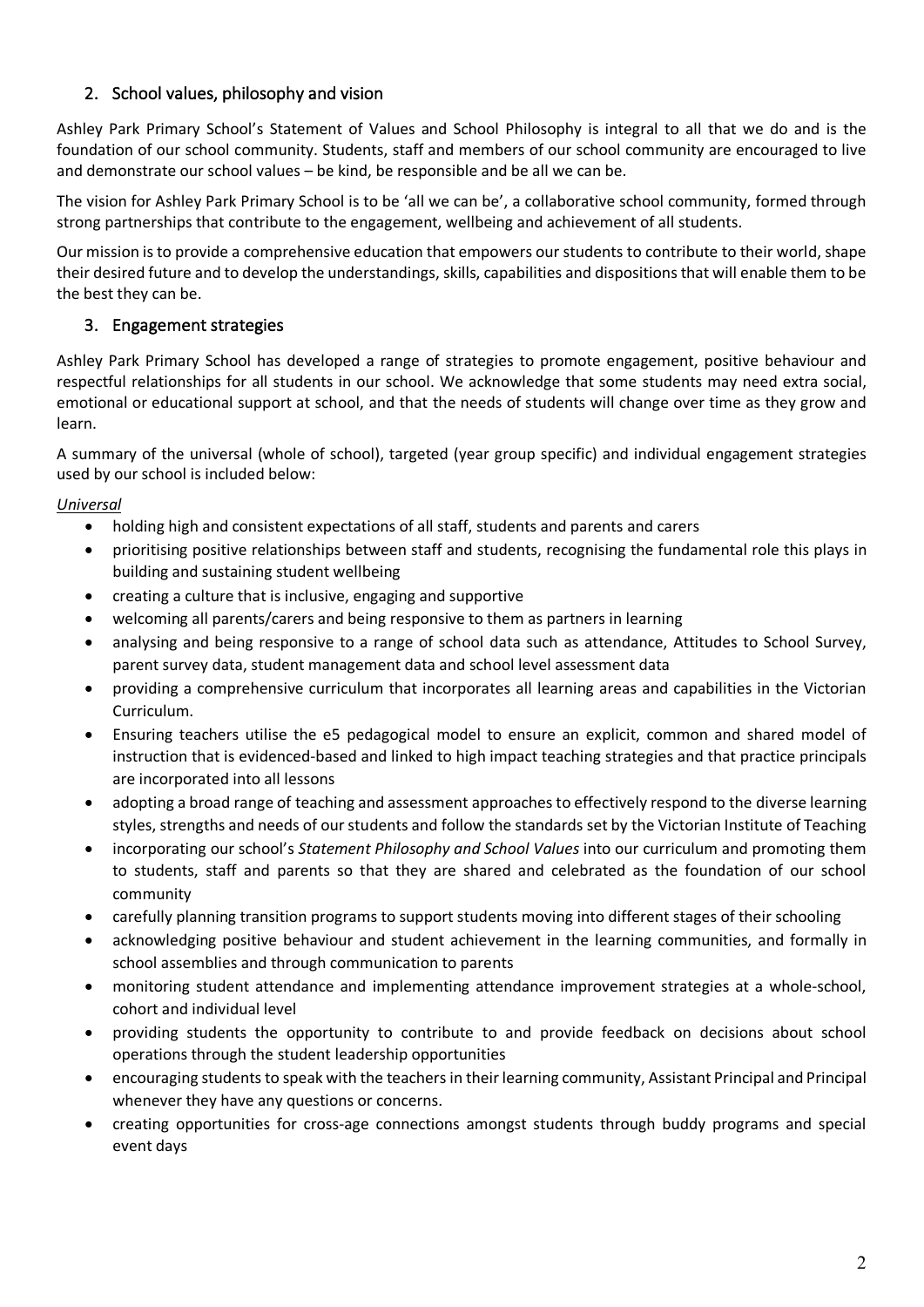- we engage in school wide positive behaviour support with our staff and students, which includes programs such as:
	- o Resilience Rights and Respectful Relationships
	- o Bully Stoppers
	- o Safe Schools
	- o The Resilience Project
	- o The Berry Street Education Model
- sourcing programs, incursions and excursions developed to address issue specific behaviour when it is identified
- providing opportunities for student inclusion (i.e. sports teams, clubs, recess and lunchtime activities)
- embedding buddy programs and connecting learning communities and our school with the Orchard Road Community and Early Learning Centre
- Engaging a School Chaplain through National Schools Chaplaincy Funding to work two days per week supporting students , families and staff as an integral member of the wellbeing team at Ashley Park Primary School

### *Targeted*

- each student has a contact teacher in their learning community that is responsible for monitoring their health and wellbeing and providing the point of contact for their parent/carer
- The team leader of each community is the key contact for wellbeing, providing guidance to the other teachers in the learning community and then engaging or directing engagement with the leadership team on matters that impact student wellbeing
- provide information and the opportunity for the families of all Koorie students to engage with a Koorie Engagement Support Officer
- all Koorie students will have an Individual Education Plan
- all students in Out of Home Care will be appointed a Learning Mentor, have an Individual Education Plan an Student Support Group (SSG) and will be referred to Student Support Services for an Educational Needs Assessment
- staff will apply a trauma-informed approach to working with students who have experienced trauma

# *Individual*

- run regular Student Support Group meetings for all students:
	- o with a disability
	- o in Out of Home Care
	- o with other complex needs that require ongoing support and monitoring.
- Develop and review Individual Education Plans and Behaviour Support Plans for students identified at risk
- Implement and resource a Program for Students with Disabilities
- Refer identified students to the Assistant Principal and Student Support Services to access further information and support
- Refer students and families to ChildFirst and Headspace for additional support services
- Access and engage Lookout
- Utilise the Department of Education's mental health toolkit.

# 4. Identifying students in need of support

Ashley Park Primary School is committed to providing the necessary support to ensure our students are supported intellectually, emotionally and socially. The leadership team plays a significant role in developing and implementing strategies to help identify students in need of support and enhance student wellbeing. Ashley Park Primary School will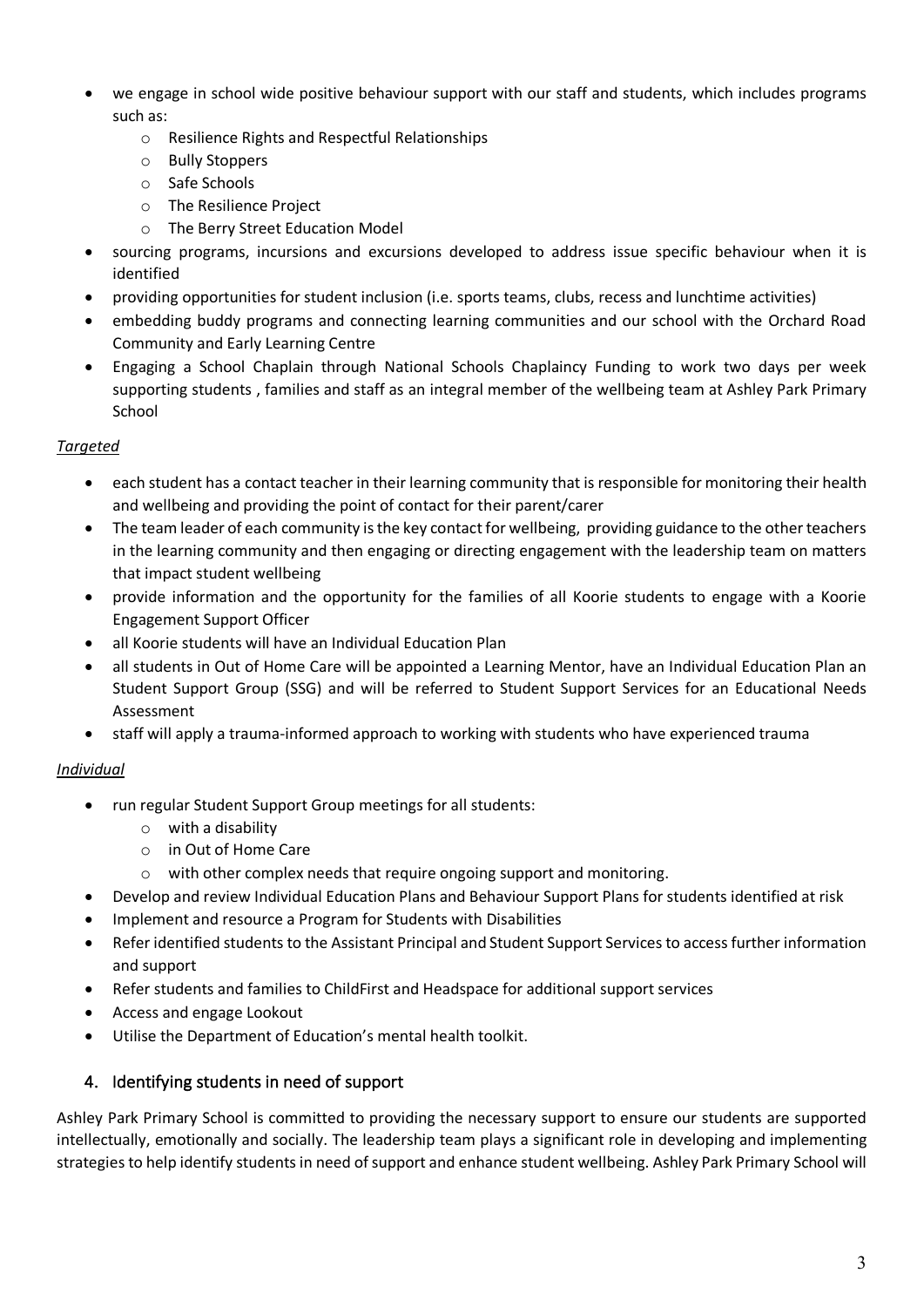utilise the following information and tools to identify students in need of extra emotional, social, physical or educational support:

- personal, health and learning information gathered upon enrolment and while the student is enrolled
- attendance records
- academic performance
- observations by teachers and school staff such as changes in engagement, behaviour, self-care, social connectedness and motivation
- attendance, detention and suspension data
- engagement with families
- self-referrals or referrals from peers

### 5. Student rights and responsibilities

All members of our school community have a right to experience a safe and supportive school environment. We expect that all students, staff, parents and carers treat each other with respect and dignity. Our school's *Statement of Values and School Philosophy* highlights the rights and responsibilities of members of our community.

Students have the right to:

- participate fully in their education
- feel safe, secure and happy at school
- learn in an environment free from bullying, harassment, violence, discrimination or intimidation
- express their ideas, feelings and concerns.

Students have the responsibility to:

- participate fully in their educational program
- display positive behaviours that demonstrate respect for themselves, their peers, their teachers and members of the school community
- respect the right of others to learn.
- enact our school values

Students who may have a complaint or concern about something that has happened at school are encouraged to speak to their parents or carers and approach a trusted teacher or a member of the school leadership team.

### 6. Student behavioural expectations and management

Behavioural expectations of students, staff and families are grounded in our school's *Statement of Values and School Philosophy*. We believe that through the articulation of these expectations we can focus on reinforcing positive behaviour. Student bullying behaviour will be responded to consistently with Ashley Park Primary School's *Bullying Prevention* policy.

When a student acts in breach of the behaviour standards of our school community, Ashley Park Primary School will institute a staged response, consistent with the Department's Student Engagement and Inclusion Guidelines and Behaviour Policy. Where appropriate, parents will be informed about the inappropriate behaviour and the disciplinary action taken by teachers and other school staff.

Our school considers, explores and implement positive and non-punitve interventions to support student behaviour before considering disciplinary measures such as detention, withdrawal of privileges or withdrawal from class.

Disciplinary measures may be used as part of a staged response to inappropriate behaviour in combination with other engagement and support strategies to ensure that factors that may have contributed to the student's behaviour are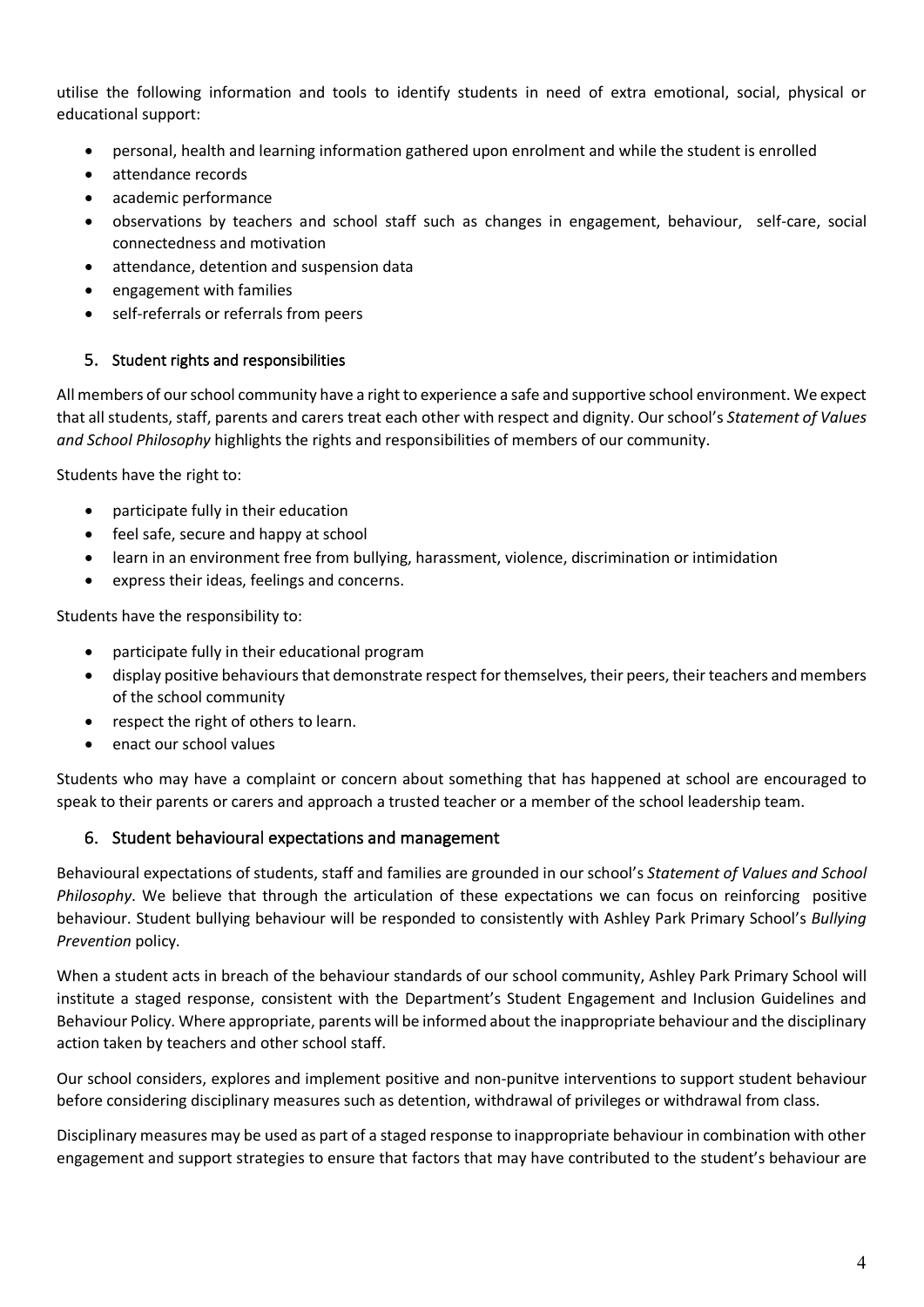identified and addressed. Disciplinary measures at our school will be applied fairly and consistently. Students will always be provided with an opportunity to be heard.

Disciplinary measures that may be applied include:

- warning a student that their behaviour is inappropriate
- utilisation of visual prompts to enable the student to modify their own behaviour
- teacher controlled consequences such as moving a student in a learning space or other reasonable and proportionate responses to misbehaviour
- withdrawal of privileges
- referral to the principal or assistant principal
- restorative practices
- detentions
- behaviour support and intervention meetings
- suspension
- expulsion

Suspension, expulsion and restrictive interventions are measures of last resort and may only be used in situations consistent with Department policy, available at:

- https://www2.education.vic.gov.au/pal/suspensions/policy
- https://www2.education.vic.gov.au/pal/expulsions/policy
- https://www2.education.vic.gov.au/pal/restraint-seclusion/policy

In line with Ministerial Order 1125, no student aged 8 or younger will be expelled without the approval of the Secretary of the Department of Education and Training.

The Principal of Ashley Park Primary School is responsible for ensuring all suspensions and expulsions are recorded on CASES21.

Corporal punishment is prohibited in our school and will not be used in any circumstance.

# 7. Engaging with families

Ashley Park Primary School values the contribution of parents and carers, and we will strive to support families to engage in their child's learning and build their capacity as active learners. We aim to be partners in learning with parents and carers in our school community.

We work hard to create successful partnerships with parents and carers by:

- ensuring that all parents have access to our school policies and procedures, available on our school website
- maintaining an open, respectful line of communication between parents and staff, supported by our *Statement of Values and School Philosophy* that articulates behavioural expectations for all members of our school community.
- providing parent volunteer opportunities so that families can contribute to school activities
- involving families with home learning and other curriculum-related activities
- involving families in school decision making through school council and feedback surveys
- coordinating resources and services from the community for families
- including families in Student Support Groups, and developing individual plans for students as required.